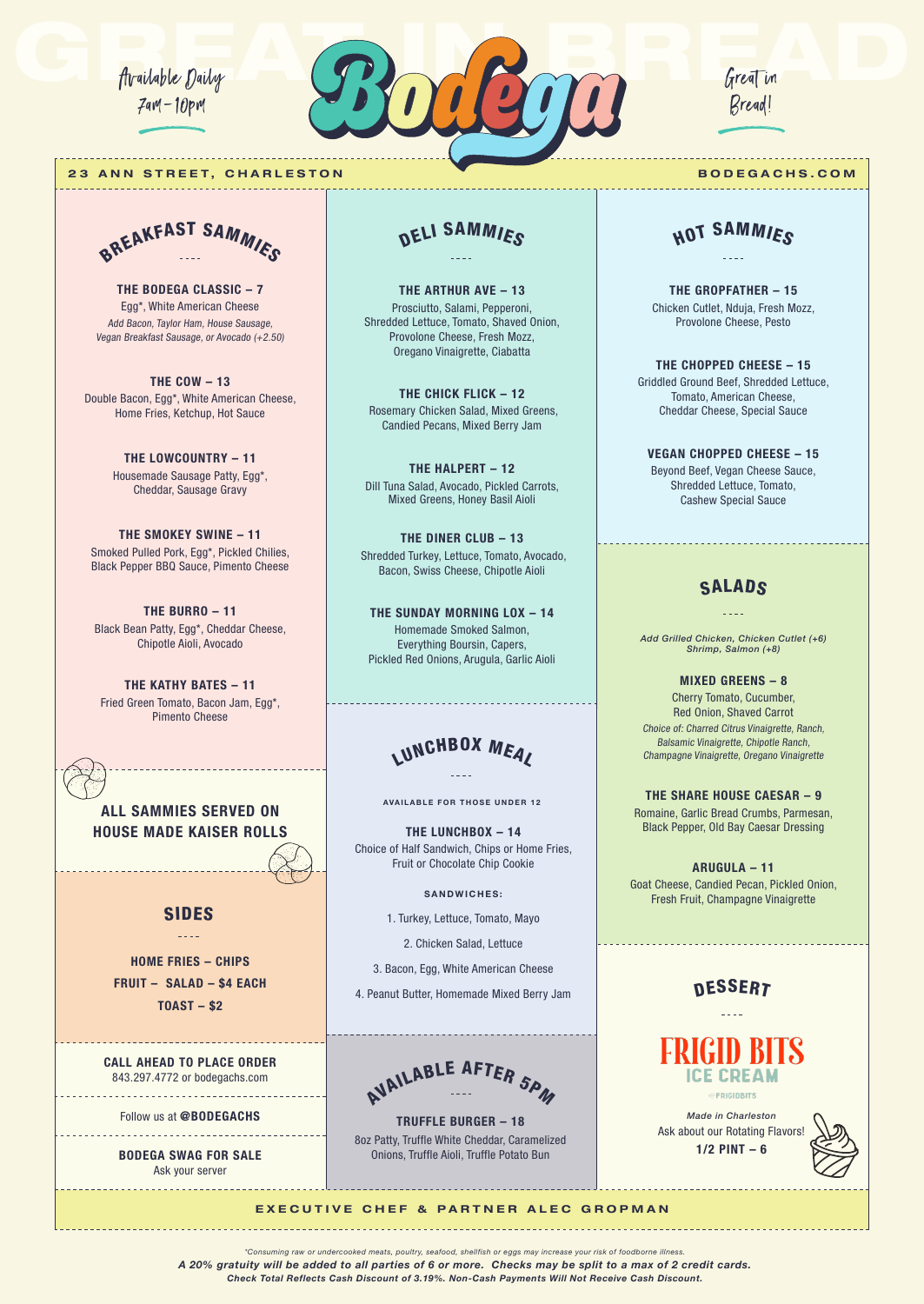

#### **23 ANN STREET, CHARLESTON BODEGACHS.COM**

Q <sup>U</sup>IC<sup>K</sup> & <sup>E</sup>AS<sup>Y</sup>

**BODEGA BREW – 3/4** Ready to Go. Carefully crafted hot coffee. A true classic. 12oz/16oz

> **COLD COFFEE** On Tap. **COLD COFFEE - 4 NITRO COLD BREW - 5**



### **SYRUPS**

**HOUSEMADE SYRUP FLAVORS – 1** Rich Vanilla – Dark Chocolate Salty Butterscotch – Honey Syrup

**CALL AHEAD TO PLACE ORDER** 843.297.4772 or bodegachs.com

BODEGA BANGERZ

**AM TONIC – 6** Espresso. Jack Rudy Tonic. Soda. Orange.

**HIBISCUS JAMMER – 5** Tropical Hibiscus. Ginger. Foamy Pineapple.

**CAFÉ COQUITO – 6** Espresso, Spiced Coconut and Oat Milk, Vanilla

**SUNBATHER – 6** Cold Brew Coffee. Bodega House Lemonade. Served Palmer Style

> **SWEET PAPPY – 6** Espresso. Salty Butterscotch. Milk Hot or Iced



### CLASSICS

**ESPRESSO – 3** Always a double and served neat.

**SHAKERATO DI ROMA – 6** Double shot of Espresso, Shaken, Served over Ice. **CHOICE OF:** Black, Black and Sweet or Light and Sweet

> **CORTADO – 4** Equal parts espresso and steamed milk. 4oz

**CAPPUCCINO – 4** A double shot with steamed milk. 8oz

> **LATTE – 4.5** A double shot with milk. 12oz. Hot or Iced

**MATCHY MATCHA – 5.5** Green Tea Matcha. Honey Syrup. Milk Hot or Iced

> Housemade Syrup – 1 Alternative Milk: Oat – 1 Extra Shot of Espresso – 1

**PLUS...**

*Check Total Reflects Cash Discount of 3.19%. Non-Cash Payments Will Not Receive Cash Discount. A 20% gratuity will be added to all parties of 6 or more. Checks may be split to a max of 2 credit cards.*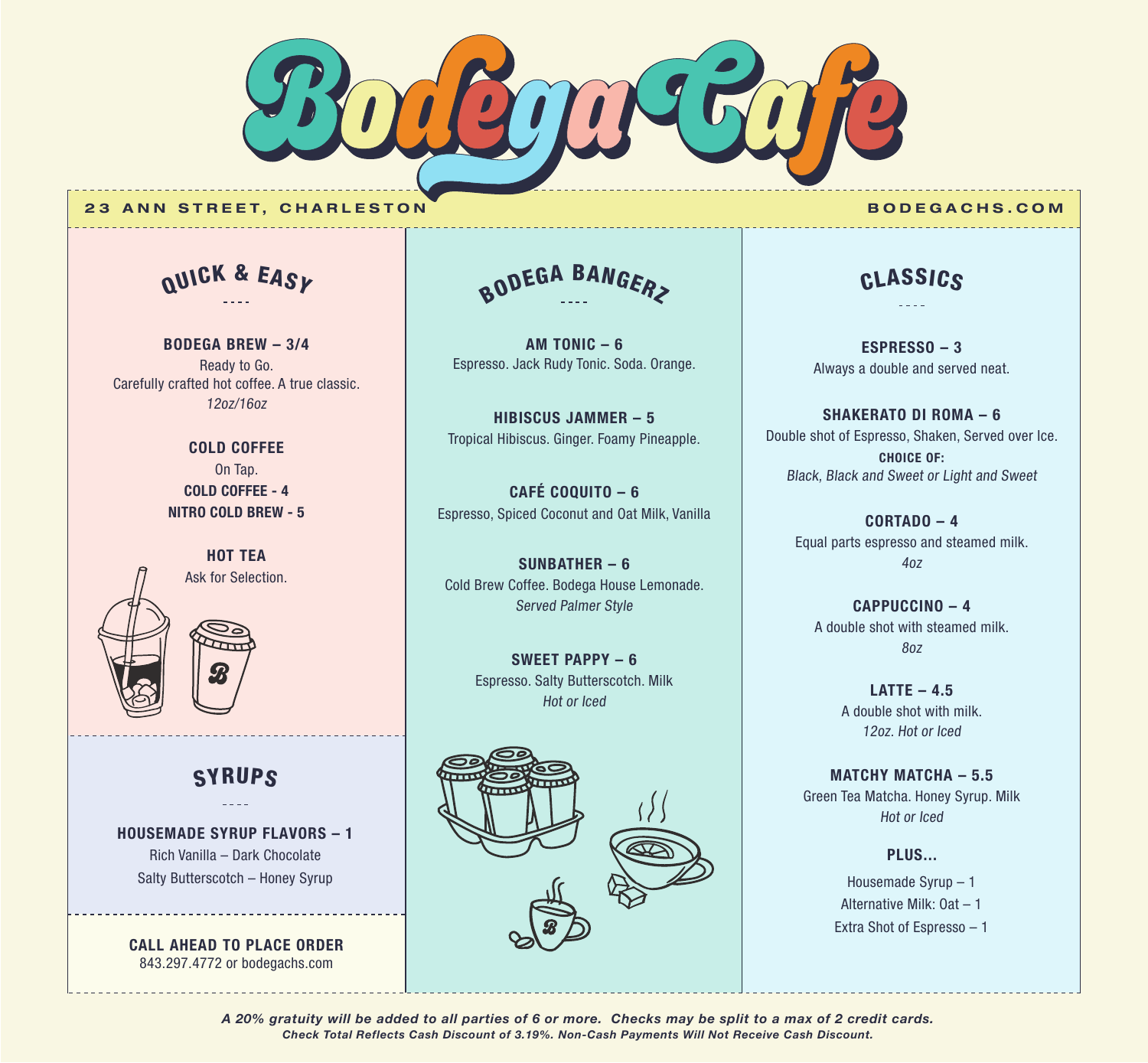

**23 ANN STREET, CHARLESTON BODEGACHS.COM**

# LOCAL DRAFT

**EDMUND'S OAST BOUND BY TIME** Edmund's Oast – Charleston, SC – 7% abv Gold colored, medium hoppy IPA



## **PAWLEY'S ISLAND JUICY HOUSE** Pawley's Island Brewing  $-$  Charleston, SC  $-$  6.4% abv Local American IPA with real mangos, and other tropical hop flavors

**LOFI MEXICAN LAGER**  LoFi Brewing – Charleston, SC – 5% abv Light and crushable mexican style lager



### **TROP HOP BEACHY WHEAT** Kings Calling Brewing  $-$  Charleston, SC  $-$  4.5% abv Light bodied wheat beer, with a slightly hoppy finish

**COMMONHOUSE PARK CIRCLE PALE ALE** Commonhouse Aleworks – Charleston, SC – 5.5% abv Multi-award-winning pale ale with strong tropical aromas



### **COLUMBIA CRAFT ROTATING** Columbia Craft Brewing – Columbia, SC

EVERYDAY BUYS

**MILLER HIGH LIFE PONY RED STRIPE PACIFICO TRULY HARD SELTZER CORONA PREMIER MAGNERS IRISH CIDER HIGH NOON SUN SIPS** 

**WHITE CLAW LOVERBOY DOMINGA FRUIT SMASH VOLLEY TEQUILA SELTZER SANDBAR WINE WATER**

PORCH POUNDERS

**ISLAND COASTAL LAGER** Charleston, SC – 4.2% abv – American Lager

**TROP HOP** Charleston,  $SC - 6.1\%$  abv - From the Guy on "That Show"

> **MUNKLE PILSNER** Charleston, SC – 5.1% abv – Crisp Pilsner

**COAST KÖLSCH**

N. Charleston, SC – 4.8% abv – Dry, Wine-Like Kölsch

**DOGFISH HEAD SEAQUENCH SOUR ALE** Rehobeth, DE – 4.9% abv – Sour Mash Ale

**WICKED WEED SOUR BURST** Asheville, NC – 4.5% abv – Dragonfruit and Watermelon flavored Sour

**ROTATING SYCAMORE IPA**

Asheville, NC – Ask Bartender

*Check Total Reflects Cash Discount of 3.19%. Non-Cash Payments Will Not Receive Cash Discount. A 20% gratuity will be added to all parties of 6 or more. Checks may be split to a max of 2 credit cards.*